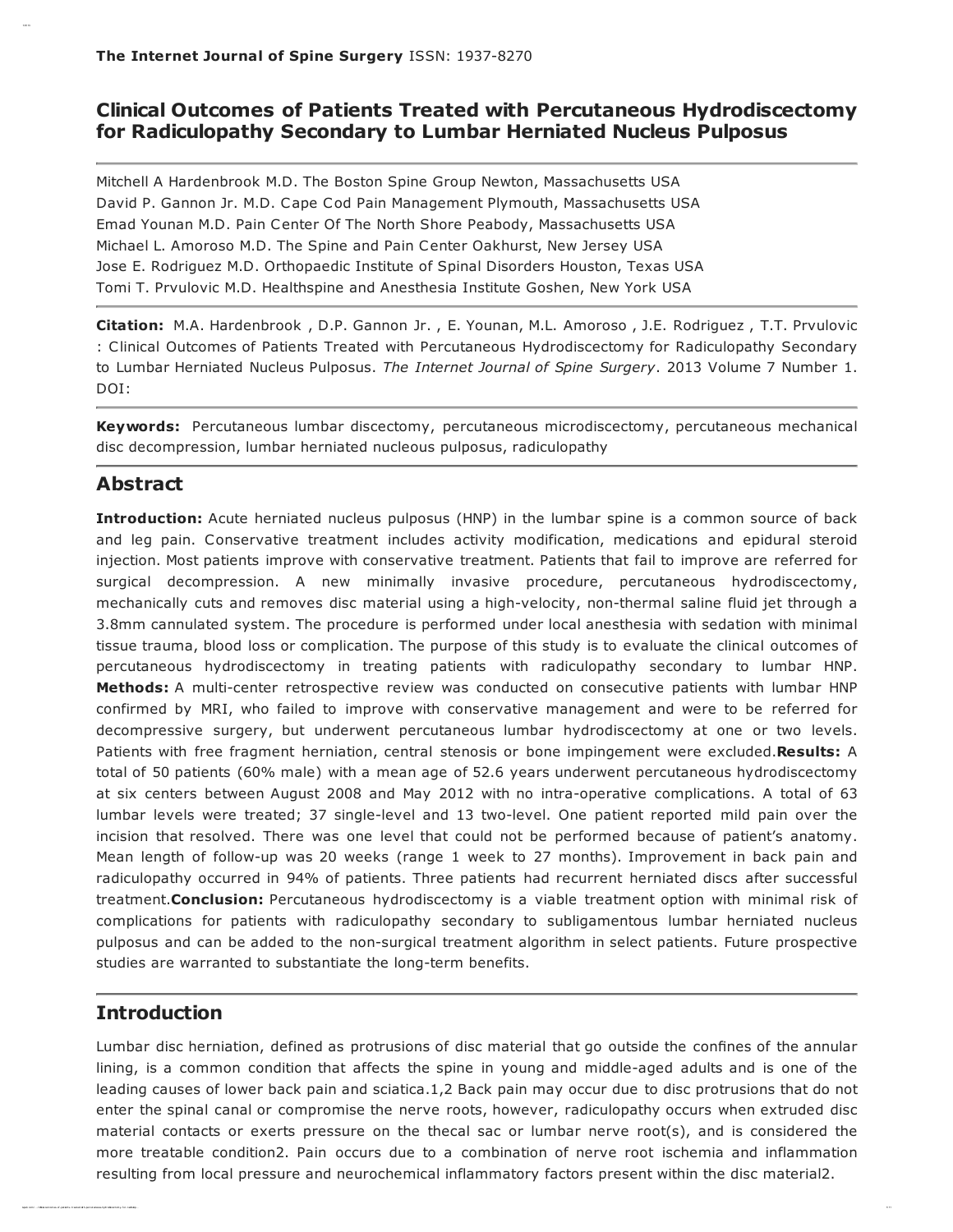Initial management of lumbar disc herniation includes conservative treatment such as rest, physical therapy, pharmacotherapy, activity modification, and alternative medicine options. In most cases, radicular symptoms will resolve within six weeks but if symptoms persist, consideration can be given to more invasive treatment such as epidural steroid injections or nerve blocks. Patients that have failed six weeks of conservative management and have no relief from steroid injections and continue to have symptoms with demonstrable MRI disc pathology are candidates for surgical referral2.

In the United States, approximately 300,000 patients each year undergo surgery to relieve symptoms related to lumbar herniated discs3. Microdiscectomy is the surgical intervention of choice for herniations causing radicular symptoms not relieved with non-operative management4, 5. Surgery provides 85 to 95% of patients with good to excellent outcomes post-operatively in the short-term but recurrence rate of lumbar disc herniation after lumbar microdiscectomy has been reported to be as high as 26%6. Additionally, higher rates of recurrence of herniation and repeat operation are reported with large annulotomies during access to the disc space1, 6. Microdiscectomy, while highly successful in select patients, additional complications such as hematoma, infection, residual spinal instability, and epidural fibrosis have warranted the advancement of newer less invasive procedures.

Minimally invasive percutaneous procedures were developed to address contained disc herniations and involve the removal of the nucleus pulpous using a variety of chemical, thermal, and/or mechanical techniques. The common principle of percutaneous treatments is to reduce intradiscal pressure in the nucleus and thereby create space for the herniated fragment to retract inwards thus reducing pressure on the nerve root to reduce pain7. Percutaneous mechanical lumbar discectomy was first reported by Hijikata in 19758. Since then, many various techniques have been developed such as percutaneous disc decompression (PDD)9, automated percutaneous lumbar discectomy (APLD)10, percutaneous laser disc decompression11 intradiscal electrothermal therapy (IDET)12, and intervertebral disc nucleoplasty13.

The percutaneous SpineJet™ Hydrodiscectomy System (HydroCision Inc., N. Billerica, MA, USA) was developed as a less invasive alternative to traditional microdiscectomy. The procedure is performed under local anesthesia with sedation and uses an image-guided technique and 3.8mm cannulated system to dilate the annular fibers to access the disc space. Nuclear disc material is mechanically removed using a high-velocity, non-thermal saline fluidjet that pulverizes the disc tissue to internally decompress the disc with minimal disruption of surrounding tissues. This technique dilates the fibers of the annulus creating a small annulotomy that results in less potential annular defect for re-herniation to occur while minimizing the manipulation of the nerve root8, 14.

The purpose of this study is to evaluate the clinical outcomes of patients that had percutaneous hydrodiscectomy for treatment of radiculopathy secondary to lumbar herniated nucleous pulposus that have failed conservative treatment.

## Materials and Methods

### Patient Population and Assessments

This study is a retrospective multi-center study reviewed by New England Institutional Review Board (NEIRB #11-020). Retrospective chart review was conducted on consecutive patients that had percutaneous hydrodiscectomy performed by two orthopaedic spine surgeons and four interventional pain physicians at 6 centers between August 2008 and May 2012.

Patients that were included in the study had a diagnosis of confirmed subligamentous lumbar disc herniation by magnetic resonance imaging (MRI), documented unilateral radicular pain attributed to nerve root impingement from lumbar herniated disc material, and a minimum of 6 weeks of conservative treatment. The patients would be considered for surgical decompression but instead underwent percutaneous hydrodiscectomy.

Patients were excluded from the study for any of the following conditions: free fragment herniations, hydrodiscectomy at more than 2 levels, discogenic pain without nerve root compression, segmental instability, spondylolisthesis, severe central canal stenosis or bony impingement at the index level.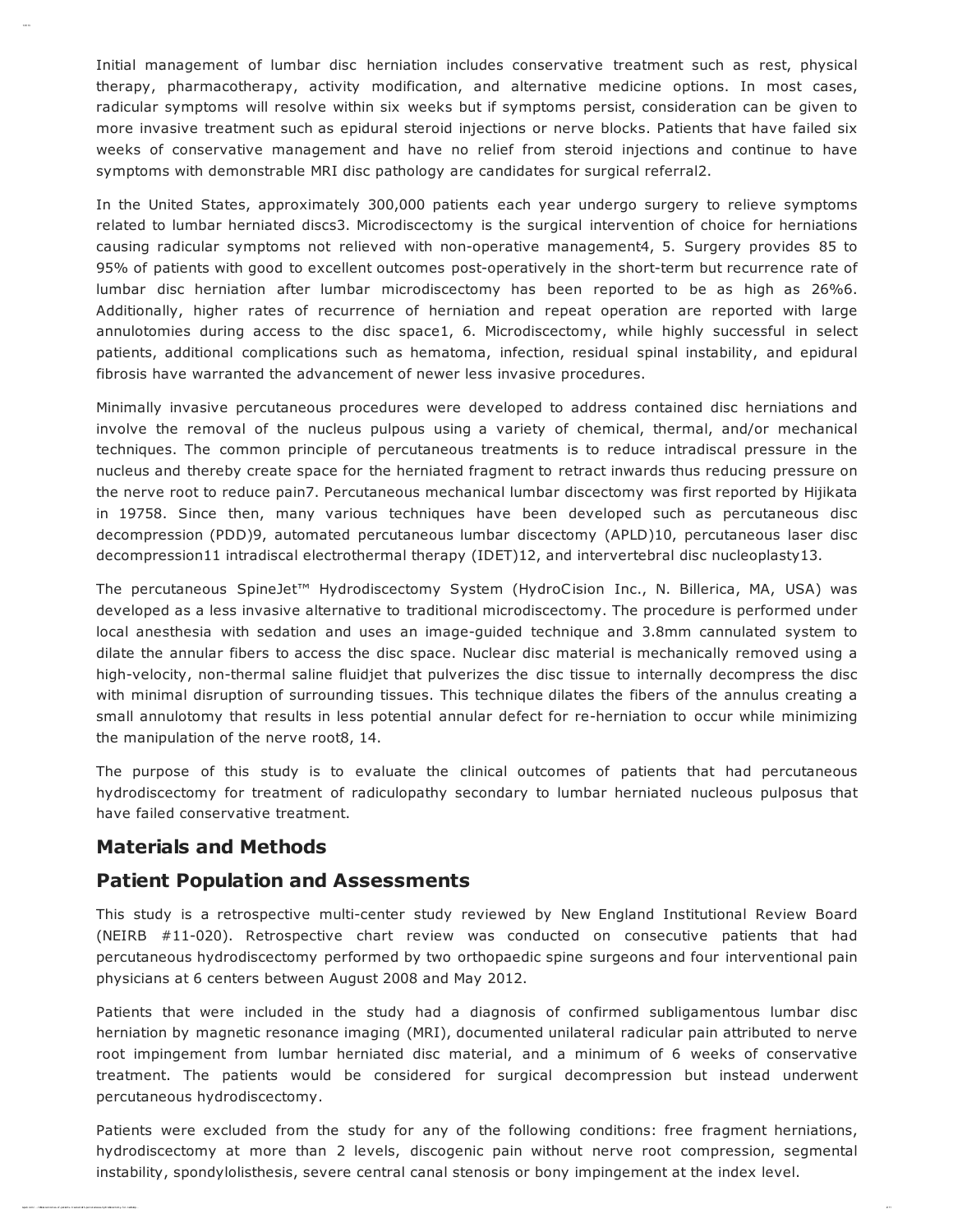Basic demographics, diagnosis, location and nature of herniation(s), failed conservative treatments, spinal surgical history, neurological status, procedure information, adverse events and complications were recorded as available. Information recorded at post-operative follow-ups included patient status (Improved, No Improvement, or Worse), adverse events, complications, new treatment or surgery at the treated level, and MRI findings, if a post procedure MRI was required.

The primary endpoint for the study was clinical success defined as improvement in radicular symptoms. Short-term clinical success was defined as improvement in radicular symptoms within 6 months post procedure compared to baseline based on the criteria used by Parr and Manchikanti in their systematic reviews of lumbar epidural steroid injections15, 16.

Safety was defined as adverse events related to the procedure or device. Adverse events were evaluated at the time of the procedure and at all available patient follow-ups.

# Hydrodiscectomy Technique

Clinical O ut of Pat ient s Tr eat ed with Per cut and

Percutaneous hydrodiscectomy is performed using an approach similar to standard discography. The patient is placed in the prone position on a radiolucent table to visualize the disc under fluoroscopic guidance. Local anesthesia with conscious sedation is utilized to perform the procedure. The back was prepped in the usual fashion and a single dose of prophylactic antibiotics was administered.

A stab incision is made approximately 7cm off the mid-line on the side of the pathology utilizing standard fluoroscopic vertebral body anatomy. The access guide needle is positioned under live fluoroscopy on the surface of the annulus just lateral to the border of the superior articulating process at the treated level. The needle is advanced into the disc under intermittent live fluoroscopy until it is approximately in the center of the nucleus, midway between either endplate. Proper placement is confirmed with A/P and lateral fluoroscopic images. A guide wire is then threaded through the needle (Figures 1a and 1b).



Figure 1a: Access needle and guide wire placement, A/P view.

 $\mathcal{I}$  . Com  $\mathcal{I}$  . Comes of - pat ient s- tr eat ed- with - per cut aneous- true tradical- only- for - r addicated. Only- for - r addicated.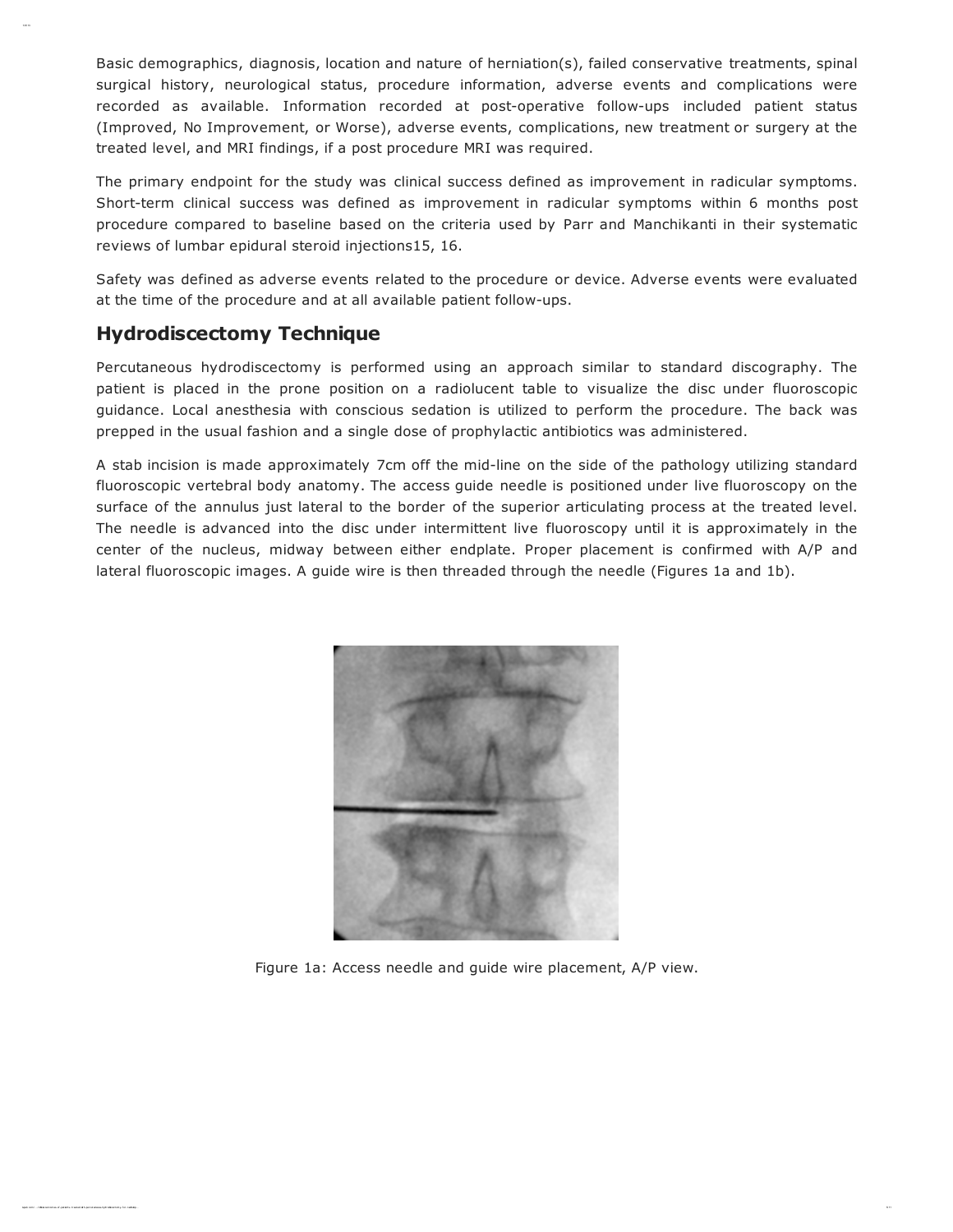

Figure 1b: Access needle and guide wire placement, lateral view.

The access guide needle is removed. Dilator and working cannula is inserted together over the needle through the annular fibers and advanced approximately one quarter of the distance into the nucleus (Figure 2). Proper position is confirmed fluoroscopically and the dilator and guide wire are removed leaving the working cannula in place.



Figure 2: Dilator and working cannula advanced.

The SpineJet PercResector is inserted through the working cannula and activated using a pistoning, wanding and rotation motion keeping the tip in continual contact with the nucleus pulposus (Figure 3.) Cadaveric studies measuring disc consumption shows the PercResector pulverizes and removes disc material in a linear fashion14 (Graph 1). In this study, the PercResector was activated for 3 minutes removing approximately 2 grams of nucleus pulposus. At the completion of the procedure, the PercResector and cannula is removed and a transforaminal epidural steroid is injected at the index level. The incision is closed with Dermabond or Steri-strips and a sterile bandage is placed to keep the incision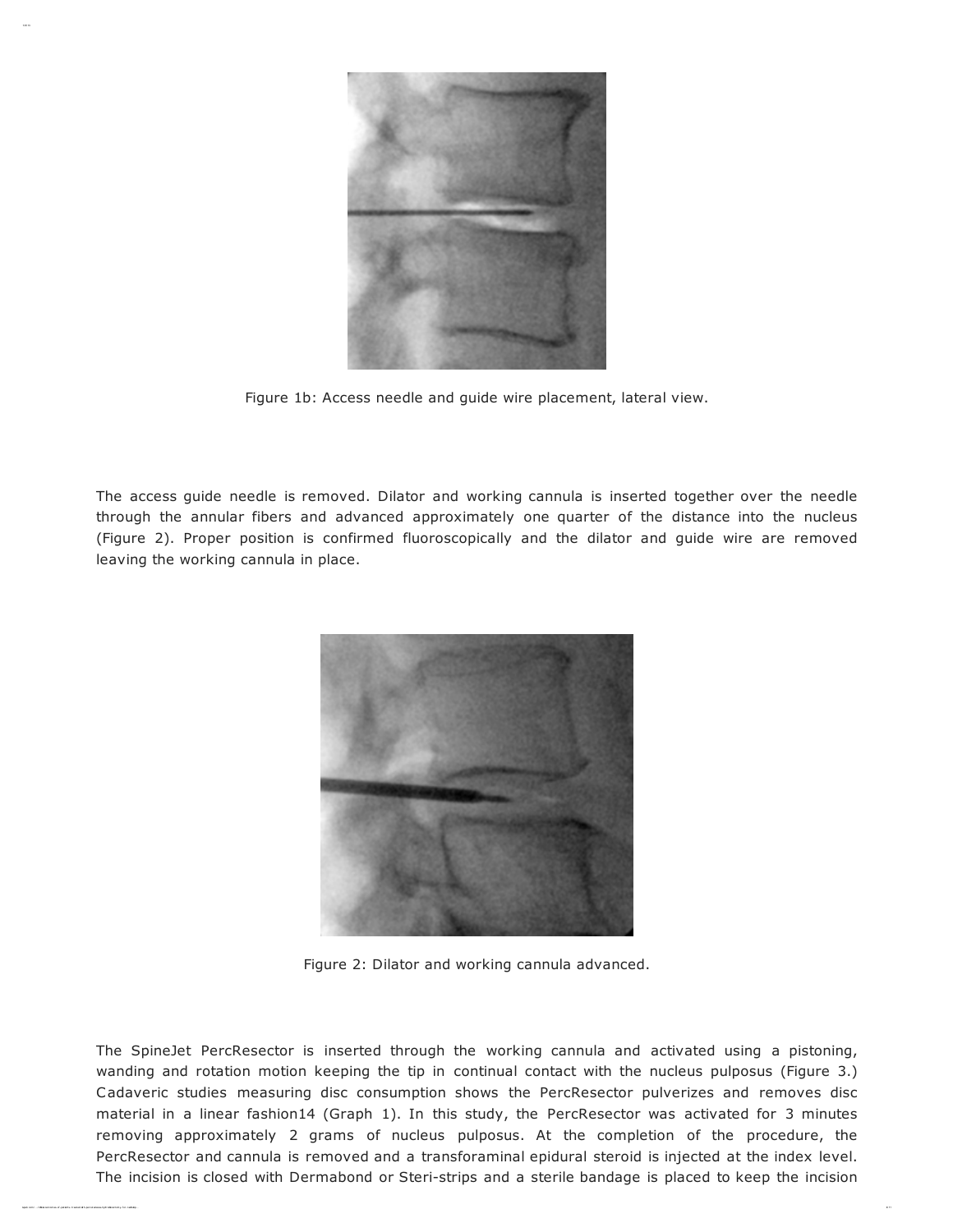Clinical O ut of Pat ient s Tr eat ed with Per cut and



Figure 3a: PercResector inserted in the cannula, A/P view.



Figure 3b: PercResector inserted in the cannula, lateral view.

 $\mathbb{R}^{11}$  . Clinical- out  $\mathbb{R}^{11}$  and ient s-  $\mathbb{R}^{11}$  and ient s- for an out aneous- true and animals-  $\mathbb{R}^{11}$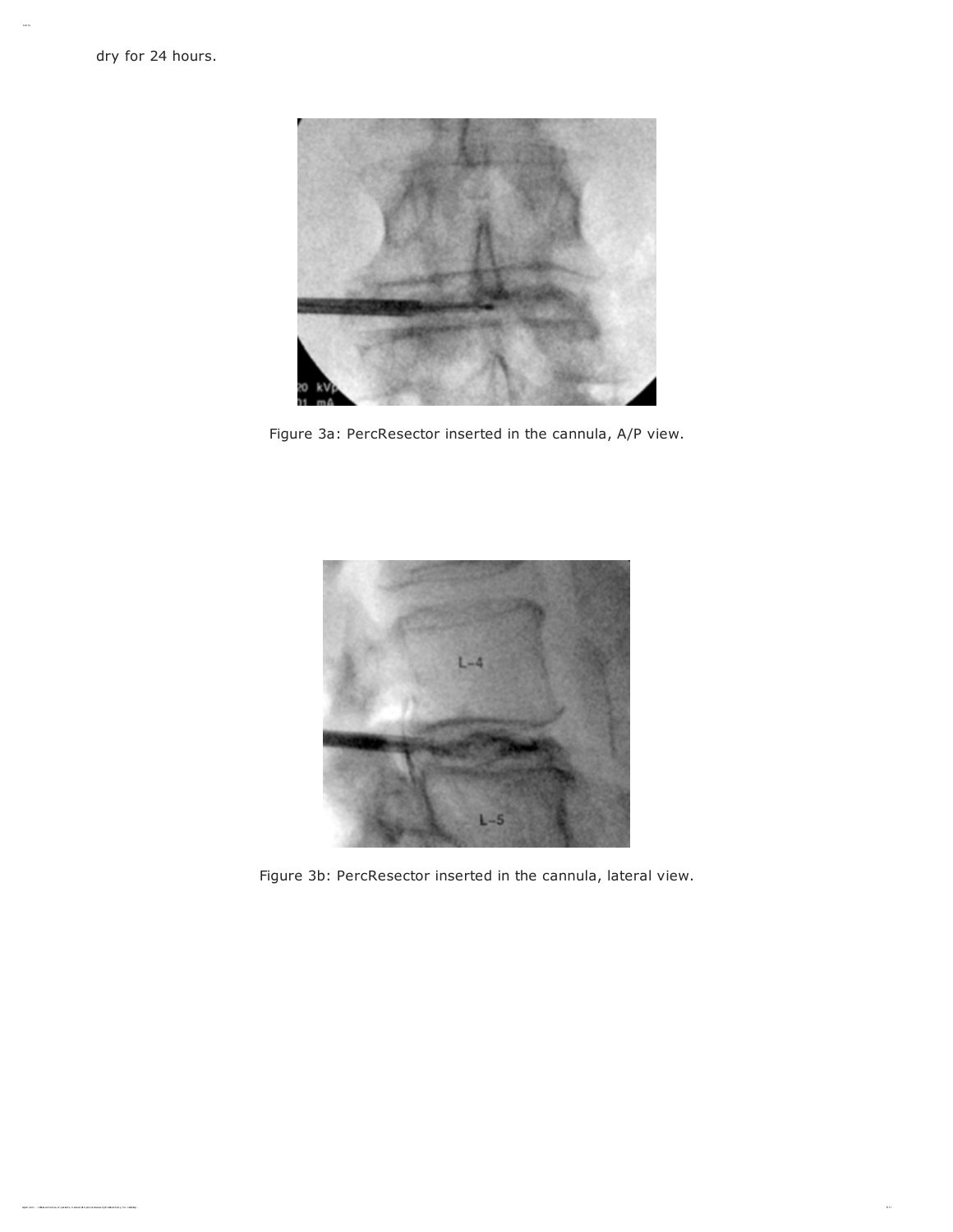

Graph 1. Linear excision of nucleus material in a cadaver model using PercResector on 69yo male (red) and 39yo female (blue.)14

## Results

Clinical O ut of Pat ient s Tr eat ed with Per cut and

Fifty patients (20 women and 30 men) with a mean age of 52.6 years (range 26-84 years) were included in the study. The average height and weight was 68.2 inches (range 60.5–76 inches) and 190.7 lbs (range 104-305 lbs), respectively. The median duration of symptoms prior to the hydrodiscectomy procedure was 12 months (range 2-132 months). Sixty-eight percent of the patients had no prior spinal surgical history, 29% had prior lumbar surgery and 2% had prior cervical/thoracic surgery. All patients had documented failed conservative treatment that included tranforaminal epidural steroid injections in 98% of the patients.

Percutaneous hydrodiscectomy was performed on a total of 63 lumbar herniated discs; 37 patients were treated at a single level and 13 patients were treated at two levels. Eighty-one percent of the procedures were performed at L4-L5 and L5-S1, 1 patient had 2 non-congruent levels treated (See Table 1). Sixtyfive percent of the procedures were performed on the left side. One attempted L5-S1 was unsuccessful due to the patient's anatomy. No complications were reported. There was one report of mild pain over the hydrodiscectomy entry port post-operatively that resolved with anti-inflammatories. The mean length of follow was 20 weeks (range 1 week to 27 months).

| <b>Single Level</b> | $n = 38$ | <b>Two Level</b>                                                | $n = 13$ |
|---------------------|----------|-----------------------------------------------------------------|----------|
| $L3-L4$             | $n = 4$  | L <sub>2</sub> -L <sub>3</sub> , L <sub>3</sub> -L <sub>4</sub> | $n = 2$  |
| $L4-L5$             | $n = 20$ | L3-L4, L4-L5                                                    | $n = 3$  |
| $L5-S1$             | $n = 13$ | L4-L5, L5-S1                                                    | $n = 7$  |
|                     |          | L <sub>2</sub> -L <sub>3</sub> , L <sub>4</sub> -L <sub>5</sub> | $n = 1$  |

Table 1. Hydrodiscectomy Levels

Forty-seven patients (94%) of the 50 patients improved following the hydrodiscectomy procedure and met the criteria for short-term clinical success. Three patients (6%) did not experience an improvement in symptoms. No patients reported worse symptoms. Of the three patients with no improvement, 2 were referred for surgical decompression and one was lost to follow-up; individual patient outcomes are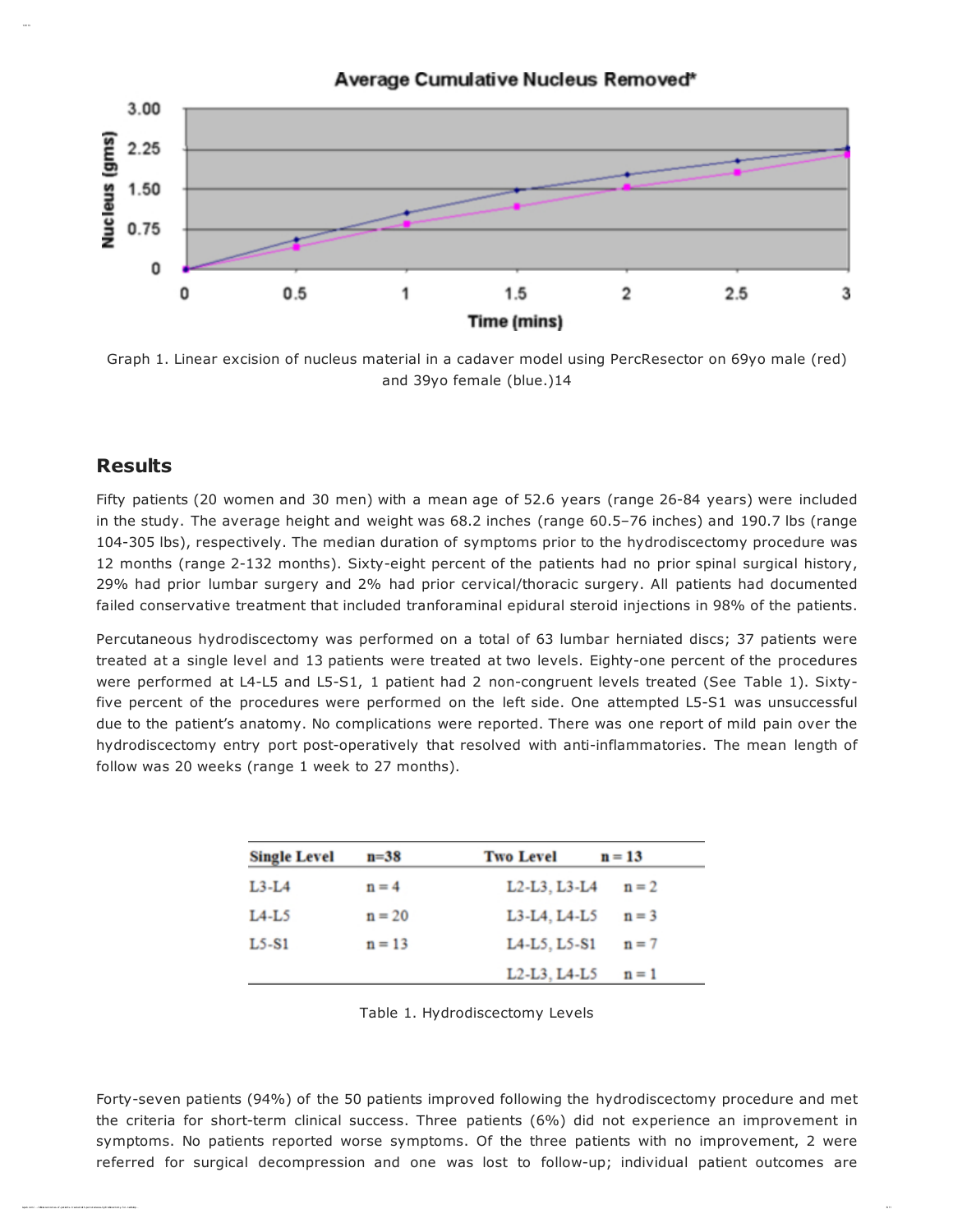Clinical O ut of Pat ient s Tr eat ed with Per cut and

| Patient           | Level       | <b>Surgical</b><br><b>History</b> | Outcome                                                                              |
|-------------------|-------------|-----------------------------------|--------------------------------------------------------------------------------------|
| Male, 32yr        | $L5-S1$     | None                              | No improvement in symptoms, no further follow-up after 3 months                      |
| Male, 43yr        | L4-5, L5-S1 | None                              | No improvement in symptoms, microdiscectomy after 3 months                           |
| Female, 69yr L4-5 |             | None                              | Very short-term relief (2 week), referred for surgical options, no further follow-up |

Table 2. Patients with no improvement after Hydrodiscectomy

There were seven patients (14%) with initial improvement after the procedure that had a recurrence of symptoms. Three of the seven patients had recurrent herniated discs at the same level documented by MRI with gadolidium requiring surgical decompression. The remaining 4 patients had gradual return of symptoms an average of 1 year after the procedure. One patient was treated with surgical decompression, one patient was treated with medication and two patients were referred for spinal cord stimulator implant (Table 3.) Three of the patients in this group were 73 to 81 years old.

| Patient    | Level                                             | <b>Surgical</b><br><b>History</b> | Outcome                                                                                                                                                                  |
|------------|---------------------------------------------------|-----------------------------------|--------------------------------------------------------------------------------------------------------------------------------------------------------------------------|
| Male, 36yr | $L5-S1$                                           | <b>Recurrent HNP</b>              | Sudden onset pain, recurrent HNP and microdiscectomy at 15 months                                                                                                        |
| Male, 34yr | $L4-5$                                            | None                              | Tugged on lawnmower, recurrent HNP, microdiscectomy at 4 months                                                                                                          |
| Male, 41yr | L4-5, L5-S1                                       | None                              | Recurrent HNP during work hardening program, microdiscectomy at 6 months<br>Patient on Coumadin and morbidly obese                                                       |
| Male, 40yr | $L5-S1$                                           | None                              | Referred for surgery but opted for repeat hydrodiscectomy with no improvement,<br>surgical decompression at 12 months for progressively increasing foraminal<br>stenosis |
| Male, 73yr | L <sub>4</sub> -5, L <sub>5</sub> -S <sub>1</sub> | None                              | Pain returned 11 month post-procedure, not a surgical candidate, prescribed pain<br>medication                                                                           |
| Male, 80yr | $L2-3$ , $L3-4$                                   | None                              | Hydrodiscectomy repeated at 11 months, recommend spinal cord stimulation                                                                                                 |
| Male, 81yr | L4-5, L5-S1                                       |                                   | Laminectomy L4-5 Diagnosed failed back syndrome at 1 year, put on spinal cord stimulator trial                                                                           |

Table 3. Patients with recurrence of symptoms after successful treatment

A total of six patients were referred for surgical decompression after undergoing percutaneous hydrodiscectomy (12%). Three were the result of recurrent herniated nucleus pulposus 4 to 15 months status post the hydrodiscectomy procedure (Table 3.) Two patients were referred because of failure to improve with hydrodiscectomy (Table 2.) One patient had worsening symptoms secondary to foraminal stenosis 12 months after the index procedure and underwent surgical decompression (Table 3.)

# **Discussion**

Lumbar discectomy is the standard of care for surgical treatment for radicular pain secondary to herniated nucleus pulposus. The success rates in the treatment of sciatic pain reported over the last 30 years range from 49-98% depending on the length of follow-up, patient selection, and definition of success17, 18, 19, 20. While highly successful, the complication rate of lumbar discectomy has been reported to range from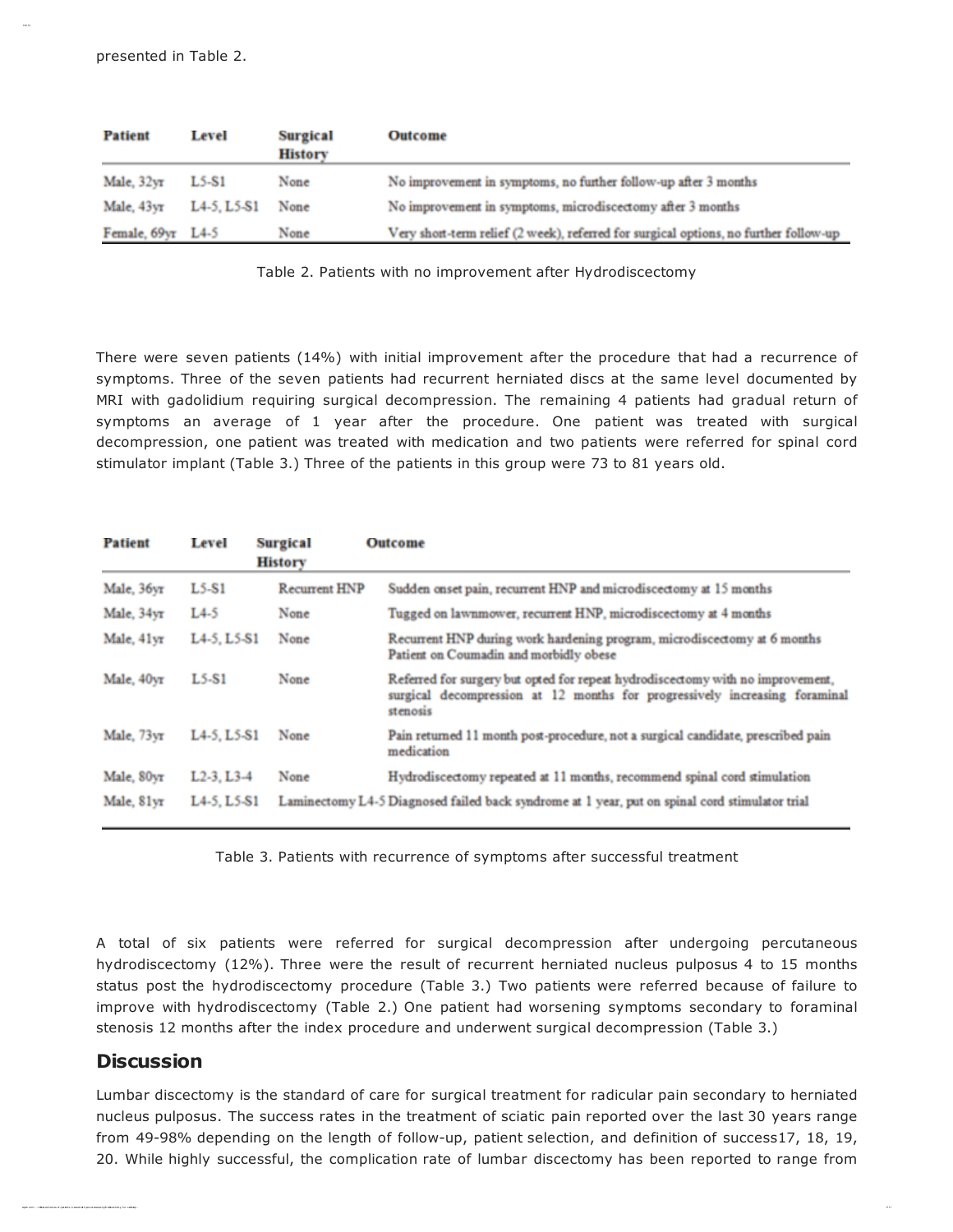2-14%21. The procedure, originally described by Mixter and Barr in 1934 involved a lengthy midline incision, extensive muscle retraction with full laminectomy before disc removal was achieved22. Since then, the procedure has undergone continued refinement to limit complications and improve patient outcomes.

In 1964, chemonucleolysis was introduced by Smith as an alternative to surgery for the treatment of sciatica and mechanical back conditions23. Percutaneous chemonucleolysis acts through the biochemical degradation of the nucleous pulposus and was widely used until studies showed that chymopapain injections have less successful outcomes than open discectomy procedures24, 25, 26 Additionally, the use chymopapain in the US was discontinued due to a risk of anaphylactic reactions.

Percutaneous mechanical nucleotomy techniques were first reported by Hijikata in 1975 to allow for dilation of annual fibers rather than cutting through the annulus and offered some protection of the nerve root through the use of a cannulated system using the same approach to the disc space as applied to discography8. Although successful results were initially reported (72% success in 136 patients), limitations to disc removal due to the small diameter of the working cannula restricted its use. In 1983, refinements to the posterolateral cannulated instrumentation by Kambin for percutaneous nucleotomy partially eliminated these problems however, the dorsal part of the intervertebral disc could not be accessed27, 28. In 1985, Onik29 introduced automated percutaneous lumbar discectomy (APLD) that involved a percutaneous posterolateral portal to the disc nucleus with pneumatically driven suction cutting probe for removal of disc material. Early reports demonstrated some efficacy with these techniques but without visualization of the disc space, when compared to open methods, results were inferior30, 31, 32.

Despite the limitation of these techniques, utilization of percutaneous mechanical decompression techniques have continued to increase over the years and extensive experience has been reported. At the time of the writing of a review article by Onik and Helms in 1990, they reported that more than 3,000 physicians had been trained on the procedure and over 40,000 cases performed worldwide29. In a recent systematic review to evaluate the current evidence of APLD, Hirsch et al, concluded there is enough evidence that APLD provides relief in properly selected patients with contained lumbar disc prolapse with studies demonstrating approximately 75% success rate with minimal risk10. Further, they concluded that APLD is considered safer than microdiscectomy since it utilizes the Nucleotome probe that reduces the number of times needed to enter the disc space to remove nucleus pulposus.

A modified version of APLD, the Dekompressor system (Stryker, Kalamazoo, MI, USA) removes a predetermined amount of disc material using a high rotation per minute cutting device. A randomized study compared percutaneous Dekompressor microdiscetomy to lumbar epidural steroid injection for treatment of radicular pain associated with contained lumbar disc herniation and at 6 weeks postoperatively concluded that Dekompressor is a more effective treatment for radicular pain of discogenic origin than epidural injections with steroid/local anesthetic33. Alo reported a 74% and 65% reduction in pain relief at 6 and 12 months respectively34.

Percutaneous laser disc decompression (PLDD) uses laser energy to reduce intradiscal pressure by vaporizing a small volume of nucleus pulposus, reducing the pressure between the peri-discal tissue and the nucleus pulposus causing retraction of the herniation away from the nerve root. The most frequently described complication of PLDD is spondylodiscitis with a frequency reported up to 1.2%11. Aseptic discitis results from heat damage to the disc or adjacent vertebral endplates. An 8% rate of thermal nerve root damage was reported in PLDD using a CO2 laser through a metal cannula11. Reported clinical success rates range from 56-87% with an average of 72%11.

The percutaneous Hydrodiscectomy System used in this study is a cannulated system (3.2mm resector inside a 3.8mm diameter cannula) that uses a high-velocity saline fluid-jet to simultaneously cut, ablate and remove targeted nuclear soft tissue to decompress the nerve root with minimal injury to the annulus or vertebral endplates. In the current study, 94% of patients had improvement of their back and radicular symptoms after treatment with percutaneous Hydrodiscectomy. This compares favorably with clinical results from both surgical decompression17, 18, 19, 20 as well as other previously published results from percutaneous treatment of lumbar radiculopathy10, 11, 33, 34. Seven patients in this study (14%) had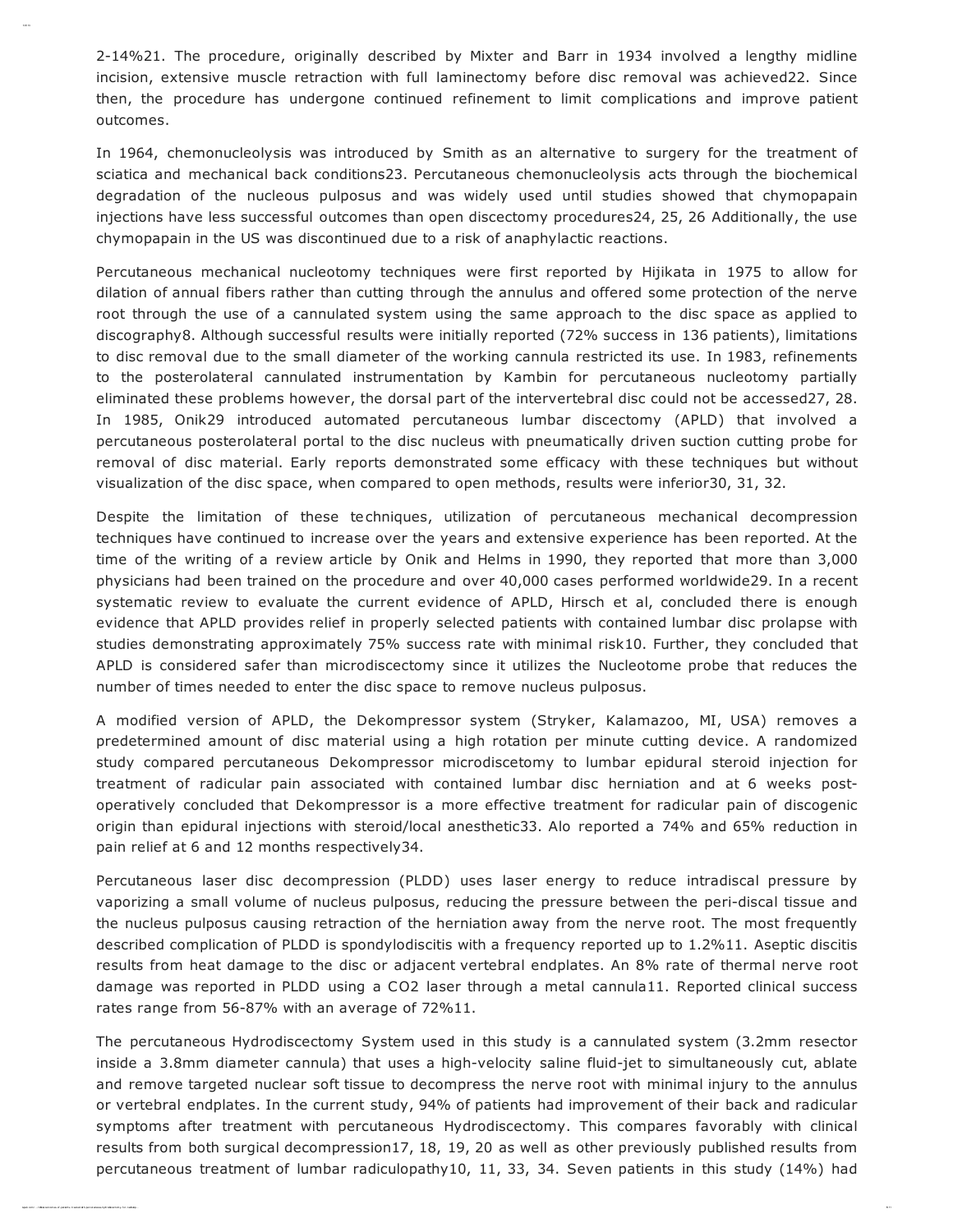recurrence of symptoms after successful treatment. However, three of the seven patients had a new herniation causing their symptoms; two while performing high-intensity activities (one while pulling on jammed lawn-mower and one while exercising during work-hardening program.) Additionally, three of the seven patients with recurrence of symptoms were 73 to 81 years old. As this patient population often has some degree of instability, bony impingement and stenosis, they are not ideal candidates for percutaneous Hydrodiscectomy.

The cannulated system dilates the annular fibers rather than cutting them thereby minimizing the size of the residual annulotomy. This may potentially reduce the risk of re-herniation and minimizes the surface area available for formation of scar tissue/fibrosis while preserving future treatment options, including surgery. A study of 34 patients that compared traditional microdiscectomy to microdiscectomy performed using a 4mm diameter cannulated fluidjet system showed a statistically significant difference in the rate of leg pain and recurrent herniation at short-term follow-up33. In our study, 3 (6%) patients had reported cases of recurrent herniation.

No cases of infection or discitis were reported. There were no intra-operative complications, postoperative weakness or numbness. Because the system uses non-thermal energy, the risk of thermal damage to intradiscal or nervous structures is eliminated. One patient reported pain over the incision at the first post-procedure follow-up visit that resolved with medication over time.

Limitations of the patient's anatomy can result in the inability to access the disc space percutaneously, particularly at the L5-S1. Often times, this occurs when the patient has a high iliac crest, significant disc space collapse, significant facet arthrosis or a combination of the above. In this series, there was one patient who was to have percutaneous Hydrodiscectomy at L4-5 and L5-S1 where the L5-S1 level was unsuccessful due to patient anatomy. The patient had some improvement of symptoms with no negative sequella.

Carragee et al, studied the relationship between annular competence, presence of nuclear fragments, and clinical outcome following discectomy and concluded that the type of disc herniation had a significant relationship with clinical outcomes6. Their findings demonstrated worse clinical outcome from traditional discectomy in treating contained disc prolapses without annular defects; 38% had recurrent or persistent sciatica and statically significantly less improved outcome scores compared to the other herniation types. This group also required extensive anulotomy for removal of the protruding disc. Further experimental work has shown that the size of the annulotomy required for access to the nucleus in traditional discectomy is associated with annular incompetence and recurrence35. These findings suggest this patient population may benefit from newer techniques such as percutaneous Hydrodiscectomy that minimize injury to the annulus and warrant future research.

Percutaneous lumbar procedures have been successfully performed over the years and these results support currently accepted precutaneous procedures. Hydrodiscectomy is safe to perform in the hands of physicians who are experienced in standard discography and fluoroscopy techniques Although the limitations of this study include retrospective chart review and limited follow-up, the results support percutaneous hydrodiscectomy as a viable option with minimal risk and can be added to the non-surgical treatment algorithm in select patients before referring for surgical decompression.

### Conclusion

These preliminary results demonstrate that percutaneous hydrodiscectomy is a viable treatment option with minimal risk of complications for patients with radiculopathy secondary to subligamentous lumbar herniated nucleus pulposus. Short-term clinical success was 94%. Percutaneous hydrodiscectomy should be considered a treatment option between unsuccessful conservative therapy and surgical intervention. Future prospective studies are needed to substantiate the long-term benefits.

## References

1. Carragee E, Spinnickie A, Alamin T, Paragioudakis S: A prospective controlled study of limited versus subtotal posterior discectomy: short-term outcomes in patients with herniated lumbar intervertebral discs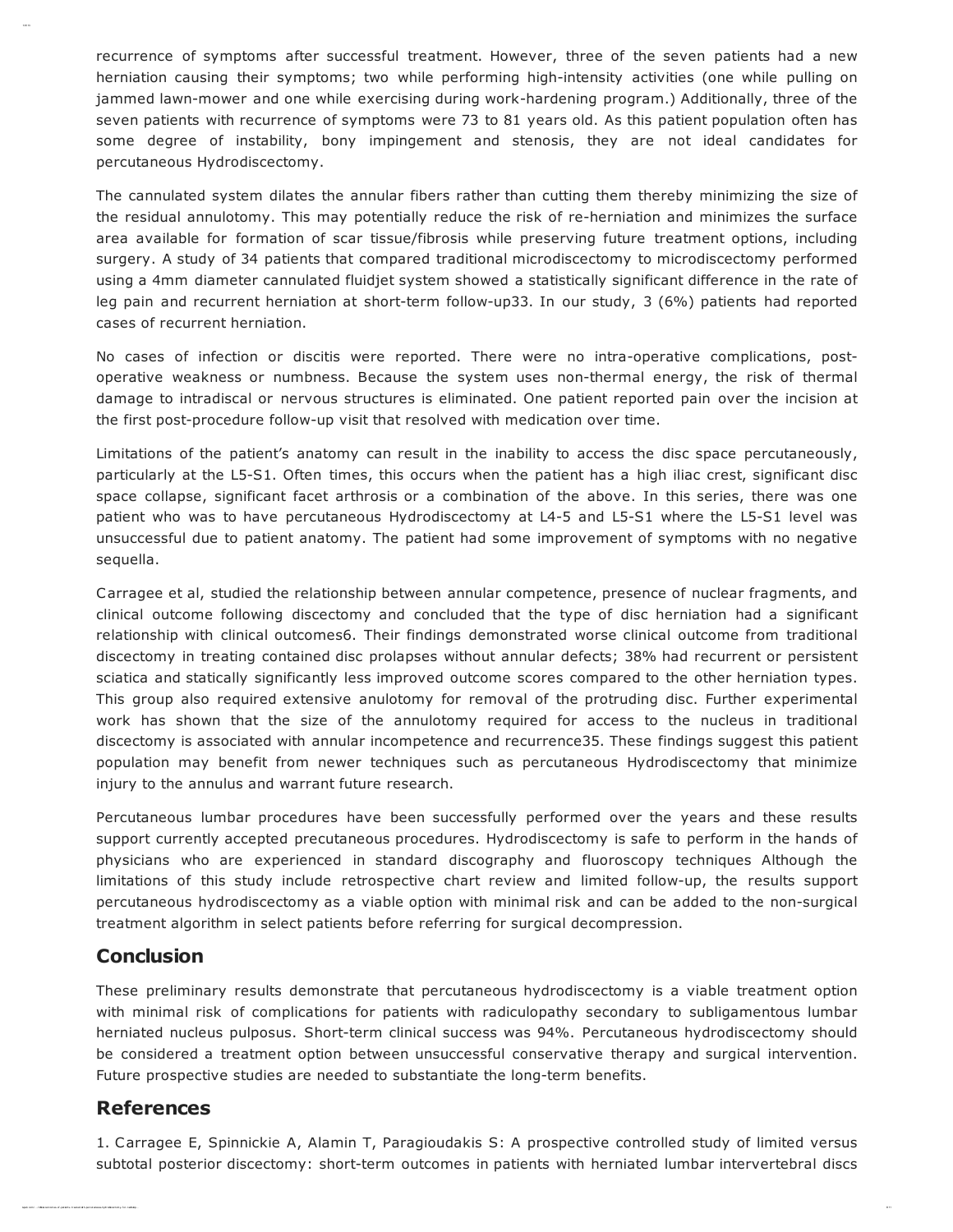and large posterior annular defect. Spine; 2006; 31:653-657.

Clinical O ut of Pat ient s Tr eat ed with Per cut and

2. Schoenfeld AJ, Weiner BK: Treatment of lumbar disc herniation. Evidence-based practice. International J of Gen Medicine; 2010; 3:209-214.

3. Slotman GJ, Stein SC: Laminectomy compared with laparoscopic diskectomy and outpatient laparoscopic diskectomy for herniated L5-S1 intervertebral disks. J Laparoendosc Adv Surg Tech A; 1998; 8:261-267.

4. Kostuik, J, Harrington I, Alexander D, Rand, et al: Cauda equina syndrome and lumbar disc herniation. Journal of Bone and Joint Surgery; 1986; 68-A:386-391.

5. Awad J, Moskovich R: Lumbar disc herniations, surgical versus nonsurgical treatment. Clinical Orthopaedics and Related Research; 2006; 443:183-197.

6. Carragee E, Han M, Suen P, et al: Clinical outcomes after lumbar discectomy for sciatica: the effects of fragment type and annular competence. Journal of Bone and Joint Surgery; 2003; 85-A:102-108.

7. Kelekis AD, Filippiadis DK, Martin J-B, et al: Quality assurance guidelines for percutaneous treatments of intervertebral discs. Available at www.cirse.org.

8. Hijikata S, Yamagishi M, Nakayama T, Oomori K: Percutaneous nucleotomy: a new treatment method for lumbar disk herniation. J Toden Hosp; 1975; 5:5-13.

9. Erginousakis D, Filippiadis DK, Malagari A, et al: Comparative prospective randomized study comparing conservative treatment and percutaneous disk decompression for treatment of intervertebral disk herniation. Radiology; 2011; 260(2):487-493.

10. Hirsch JA, Singh V, Falco FEF, et al: Automated percutaneous lumbar discectomy for the contained herniated lumbar disc: a systematic assessment of evidence. Pain Phys J; 2009; 12:601-620.

11. Singh V, Manchikanti L, Benyamin RM, et al: Percutaneous lumbar laser disc decompression: a systematic review of current evidence. Pain Phys J; 2009; 12:573-588.

12. Helm S, Deer TR, Manchikanti L, et al: Effectiveness of thermal annular procedures in treating discogenic low back pain. Pain Phys J; 2012; 15:E279-E304.

13. Manchikanti L, Derby R, Benyamin RM, et al: A Systematic Review of Mechanical Lumbar Disc Decompression with Nucleoplasty. Pain Phys J; 2009; 12:561-572.

14. Hardenbrook MA, White S, Sukovich W: Hydrodiscectomy: a novel approach to lumbar microdiscectomy. AANS/CNS section on the disorders of the spine and peripheral nerves proceedings; 2007.

15. Parr A, et al: Lumbar interlaminar epidural injections in managing chronic low back and lower pain extremity pain: A systematic review. Pain Physician; 2009; 12:163-188.

16. Manchikanti L, Buenaventura RM, Manchikanti KM, et al: Effectiveness of therapeutic lumbar transforaminal epidural steroid injections in managing lumbar spinal pain. Pain Physician; 2012; 15:E199- E245.

17. Javedan S, Sonntag VK: Lumbar disc herniation: microsurgical approach. Neurosurgery; 2003; 52(1):160-162.

18. Sun EC, Wang JC, Endow K, Delamarter R: Adjacent two-level lumbar discectomy: outcome and SF-36 functional assessment. Spine; 2004; 29:E22-27.

19. Wenger M, Mariani, Kalbarczyk A, Groger U: Long term outcome of 104 patients after lumbar sequestrectomy according to Williams. Neurosurgery; 2001; 19(2):329-331.

20. Williams RW: Lumbar disc disease. Microdiscetomy. Neurosurg Clin N Am 4(1):101-108, 1993.

21. Kim SH, Kim SC, Cho KH: Clinical outcomes of percutaneous plasma disc coagulation therapy for lumbar herniated disc diseases. J Korean Neurosurg Soc; 2012; 51:8-13.

22. Mixter W, Barr J: Rupture of the intervertebral disc with involvement of the spinal canal. N Engl J Med; 1934; 211:210-15.

23. Smith L, Garvin PJ, Gesler RM, et al: Enzyme dissolution of nucleus pulposus. Nature; 1963; 198:1311- 1312.

24. Nordby EJ, Fraser RD, Javid MJ: Chemonucleolysis. Spine; 1996; 21(9):1102-1105.

25. Sutton JC: Chemonucleolysis in the management of lumbar disc disease: a minimum six year followup evaluation. Clin Orthop Relat Res; 1986; 206:46-60.

26. Wittenberg RH, Oppel S, Rubenthaaler FA, et al: Five year results from chemonucleolysis with chymopapain or collagenase: a prospective randomized study. Spine; 2001; 26(17):1835-1841.

ispub. com /…/ clinical- out com es- of - pat ient s- tr eat ed- wit h- per cut aneous- hydr odiscect om y- for - r adiculop… 10/ 11